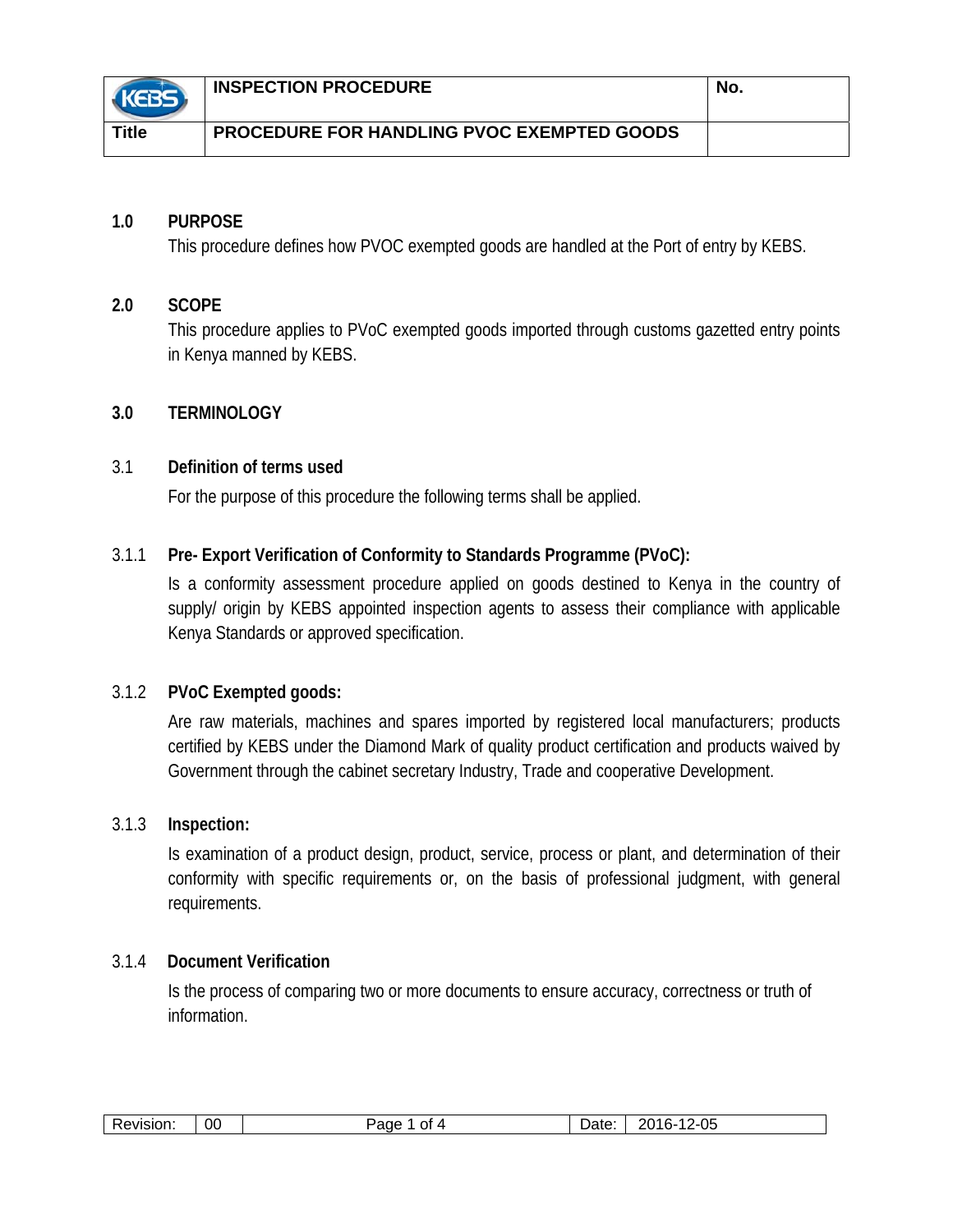|       | <b>INSPECTION PROCEDURE</b>                       | No. |
|-------|---------------------------------------------------|-----|
| Title | <b>PROCEDURE FOR HANDLING PVOC EXEMPTED GOODS</b> |     |

# 3.1.5 **Diamond Mark of Quality Permit**

Is a Permit issued to manufacturers (or authorized representatives) of products meeting KEBS product certification scheme.

# 3.2 **Abbreviations and acronyms**

- 3.2.1 KEBS Kenya Bureau of Standards
- 3.2.2 DI- QA & I- Director Quality Assurance and Inspection
- 3.2.3 HOD INS Head of Department, Inspection
- 3.2.4 INS-O Inspection Officer
- 3.2.5 OIC Officer In-Charge of Port of Entry
- 3.2.6 CoC- Certificate of Compliance
- 3.2.7 KEBS CD- KEBS Consignment Document created in the National Single Window for cargo clearance
- 3.2.8 UCR- Unique Consignment Reference
- 3.2.9 KRA-DPC- Kenya Revenue Authority, Document Processing Centre.

# **4.0 REFERENCES**

This procedure makes reference to the following documents, which form part of the KEBS QMS documentation

- 4.1 ISO 9001:2008, Quality Management Systems-requirements
- 4.2 ISO/IEC 17020:2012 Conformity assessment Requirements for the operation of various types of bodies performing inspection
- 4.3 ISO/IEC 17000:2004 Conformity assessment Vocabulary and general principles
- 4.4 The Standards Act Cap 496, Laws of Kenya
- 4.5 Legal Notice Number 78 of July 2005 CAP 496, Laws of Kenya

## **5.0 PRINCIPAL RESPONSIBILITIES**

- 5.1 DI- QA& I Shall be responsible for the authorization and administration of this procedure.
- 5.2 HOD INS Shall be responsible for the implementation and maintenance of this procedure.
- 5.3 OIC Shall be responsible for implementation of this procedure at his or her station.

| - -<br>ate)<br>~<br>. .<br>PVISIOL∟<br>аое<br>′∹∪ઃ<br>$\sim$<br>້<br>ww<br>◡<br> | 00 |  |  | $\cap$<br>הר |
|----------------------------------------------------------------------------------|----|--|--|--------------|
|----------------------------------------------------------------------------------|----|--|--|--------------|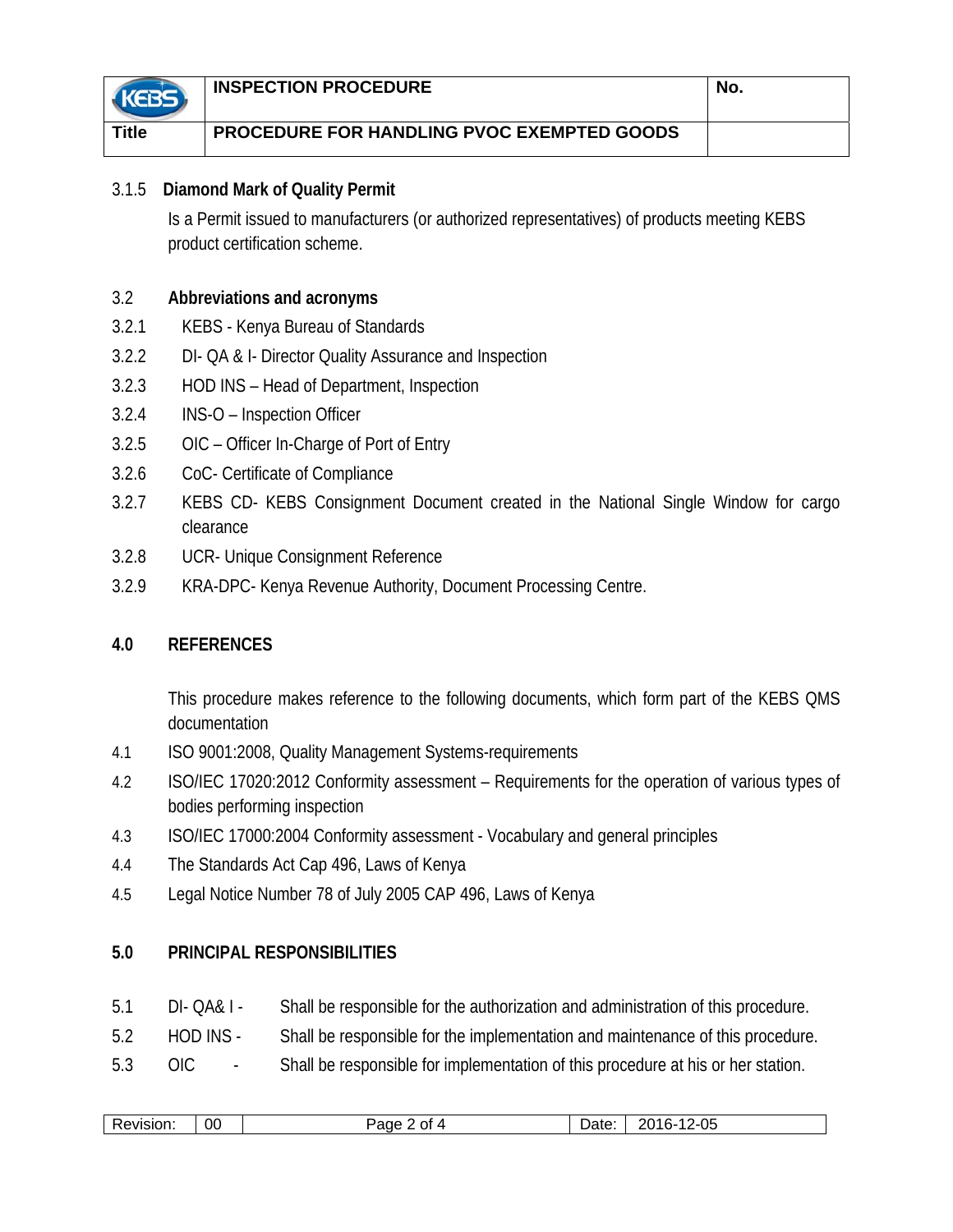

**Title PROCEDURE FOR HANDLING PVOC EXEMPTED GOODS** 

#### **6.0 PROCESS DETAILS**

## 6.1 **Registration of Manufacturers/ Diamond Mark Certified Goods.**

- 6.1.1 Local manufacturers may apply in prescribed forms refer to Annex 1, to KEBS for authority to import raw materials, machines and spares without going through the PVoC programme.
- 6.1.2 KEBS shall review and issue PVoC exemption certificates to qualified manufacturers within 5 working days.
- 6.1.3 PVoC exemption certificates (refer to Annex 2) shall give descriptions as well the HS codes of products exempted from the PVoC programme. The certificate shall be valid for 12 months and may be renewed upon application.
- 6.1.4 KEBS shall maintain a register of products/ machines exempted from PVoC for each manufacturer.
- 6.1.5 KEBS shall maintain a register of Diamond Mark certified products.

# 6.2 **Authorization to import goods for National project without going through PVoC**

- 6.2.1 Contractors engaged by the Government of Kenya to execute National projects and importers of goods and vehicles deemed to be imported in the national interest may apply to the Cabinet Secretary for Industry, Trade and Cooperatives for waiver of PVoC requirements.
- 6.2.2 Application for waiver of PVOC requirements for goods being imported for national project/ interest shall be made through the Government Ministry under which the project/interest is resident.
- 6.2.3 The Ministry of Industry, Trade and Cooperatives shall issue letters waiving the PVoC requirements for goods that have been waived.

# **6.3 Clearance of PVoC exempted Goods at the Port of Destination in Kenya by KEBS**

- 6.3.1 Clearing agent/ Importer shall be required to create KEBS CD.
- 6.3.2 Clearing agent/ Importer shall present PVoC exemption certificate or Waiver letter or Diamond Mark of Quality Permit and registered customs entry amongst other import documents to INS-O at the exemptions handling desk established at the port of entry for verification.

| 00<br>wision.<br>- | י∩ר<br>Ωt | )ate<br>- | 2-05<br>$\sim$<br>חר<br>11L<br>້−ັ |
|--------------------|-----------|-----------|------------------------------------|
|--------------------|-----------|-----------|------------------------------------|